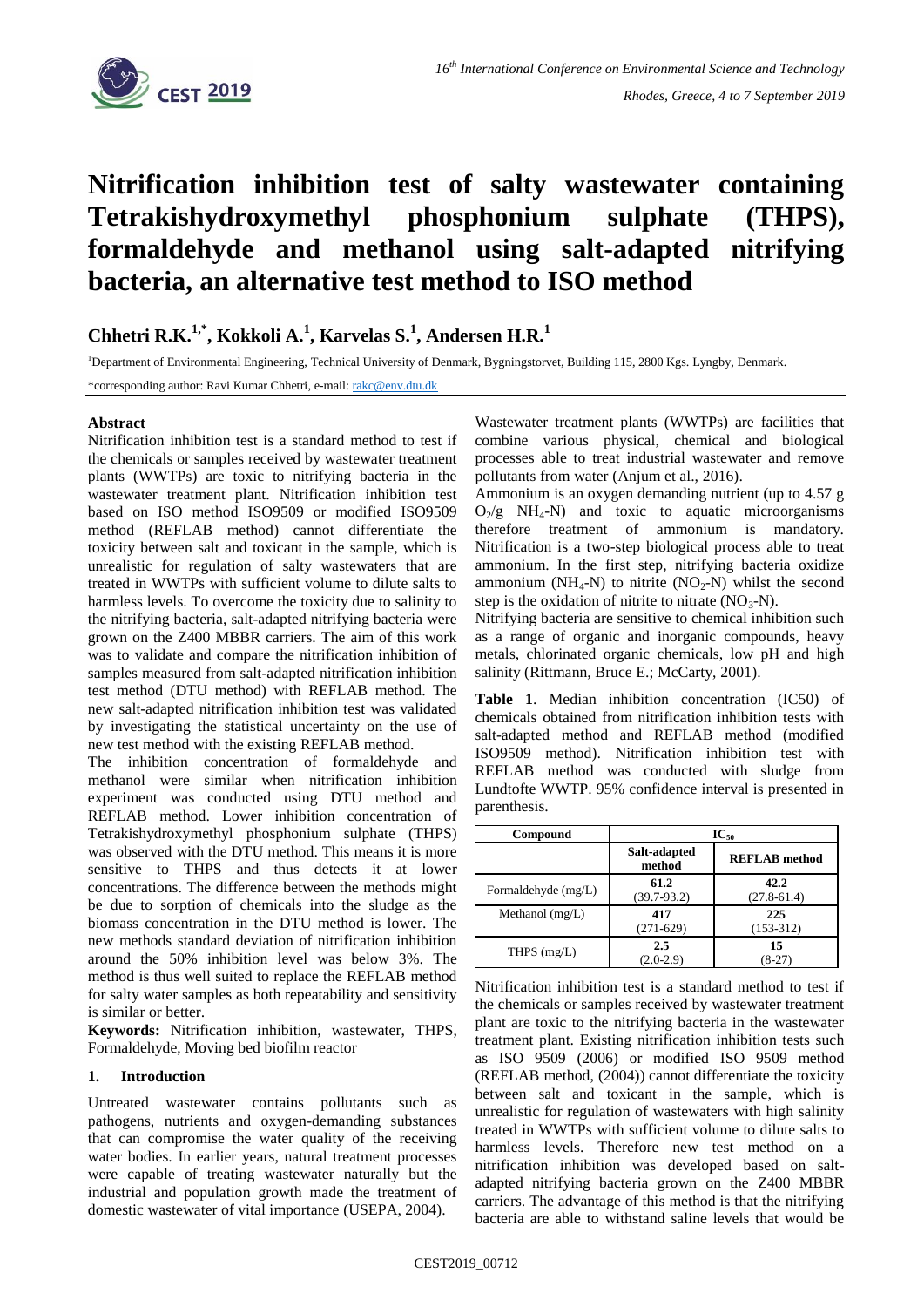toxic to conventional activated sludge used in the existing nitrification inhibition tests. The aim of this paper was to validate and compare the nitrification inhibition of samples tested with new salt-adapted nitrification test (DTU method) with ISO 9509 and REFLAB method. Three chemicals namely, Tetrakishydroxymethyl phosphonium sulphate (THPS), formaldehyde and methanol were spiked separately to the saline wastewater to test the nitrification inhibition using three test methods.

### **2. Materials and Methods**

A salt adapted nitrification bacteria was cultured in a 9 L flow through reactor in the Department of Environmental Engineering at Technical University of Denmark. The bioreactor was started by adding 3 L activated sludge obtained from Lundtofte WWTP, 1000 carriers (Z400) provided from AnoxKaldnes AB, Sweden and saline water with a target concentration of 40 g NaCl/L. Bioreactor was fed with 2 feed bottles containing ammonium bicarbonate, sodium bicarbonate and trace chemicals (Van De Graaf et al., 1996). Salinity in the feed bottle 1 with ammonium bicarbonate and sodium bicarbonate was maintained by adding 40 g NaCl/L and salinity in feed bottle 2 with trace chemicals was maintained by adding sea salt. The pH was maintained between 7.5 and 7.9 and conductivity was maintained at 50.5±1 mS/cm. Saline wastewater was collected from the oil separation facility in Denmark and treated using laboratory scale three staged moving bed biofilm reactors (MBBR). Effluent from MBBR reactors was used to spike the chemicals for nitrification inhibition experiments.

THPS was quantified with iodine titration by using the Tolcide PS chemical test kit, #4-8776-01, LaMotte. Formaldehyde was measured by a formaldehyde reagent test set, 3-500 µg/L CH2O, #2257700, Hach Lange. Methanol was quantified by using GC-MS. The determination of total suspended solids (TSS) was made following the standard method (APHA, 2012). The analysis of ammonia, nitrate, nitrite and phosphate was carried out using the auto-sampler San ++, SKALAR.

The nitrification inhibition of different concentrations of THPS, formaldehyde and methanol were tested using DTU method and REFLAB method. In short, nitrification inhibition test was done in a 500 mL batch reactor. For DTU method, 50 carriers with optimally grown culture were transferred from main bioreactor. For REFLAB method, 2 g/L activated sludge was added in the batch reactor. Nitrification (degradation of ammonium and formation of nitrate and nitrite) was studied for 4 hours in batch reactors. pH, conductivity and oxygen in the batch reactors were recorded at the beginning and end of the nitrification inhibition test.

Normalized ammonium degradation rate constant (k) of sample and different concentration of chemicals was plotted using sigmoidal dose-response curve to calculate the median inhibition concentration  $(IC_{50})$ . To verify the IC<sup>50</sup> values of chemicals from the DTU method and REFLAB method were statistically significant, student t– test was done.

### **3. Results and Discussion**

Median inhibition concentration  $(IC_{50})$  of each chemicals with 95% confidence interval of chemicals obtained from two test methods is presented in the Table 1. Nitrifying bacteria are sensitive to THPS compare to formaldehyde and methanol when tested with both test methods on nitrification inhibition.

The statistical analysis from the student t- test, presented in

**[Table](#page-2-0) 2.,** showed that the difference of  $IC_{50}$  of formaldehyde and methanol between the two methods was not significant. For the THPS, the  $IC_{50}$  values obtained from two methods vary in a greater degree. A possible reason for the difference in the  $IC_{50}$  values could be due to the bio-sorption of the chemicals into the sludge. It is very important that all significant deviation in sensitivity is towards better sensitivity of the DTU method which ensure that replacing the REFLAB method will not results in a lower ability to detect nitrification inhibition in the water so the protection of the wastewater treatment function will not be reduced.

To test inter- and intra-day reproducibility of the DTU method, IC50 of formaldehyde (61 mg/L) was spiked to the effluent from saline MBBR reactors to obtain 50% nitrification inhibition. For inter-day reproducibility nitrification inhibition of chemical spiked MBBR effluent was measured on five replicates and for intraday reproducibility nitrification inhibition was measured in five different days. The nitrification inhibition percentages of all the replicates over the 5 days were quite similar with 23 out of the 25 samples in the range of 41-49% inhibition. The standard deviation  $(s_M)$  of DTU method on nitrification inhibition of formaldehyde spiked MBBR effluent was 2.97% and standard error on mean (S.EM) was 0.6%. Thus, DTU method is suitable to test the nitrification inhibition of saline wastewater since it differentiate the toxicity between salt and actual toxicants. Overall DTU method can be used as a standard method for nitrification inhibition test of saline wastewater. The  $IC_{50}$ values of formaldehyde and methanol between DTU method and REFLAB method were similar. In terms of THPS, DTU method showed higher sensitivity probably due to the bio-sorption of the chemical in the activated sludge. DTU method offers robustness and it is easy to implement. The main advantage is that the nitrifying bacteria withstand the toxicity due to high salinity therefore it is feasible to differentiate the toxicity between salt and toxicant in the sample. Finally, inter- and intra-day results showed that the repeatability of the test resulted in similar results and thus it is suitable to be used for nitrification inhibition of saline wastewater.